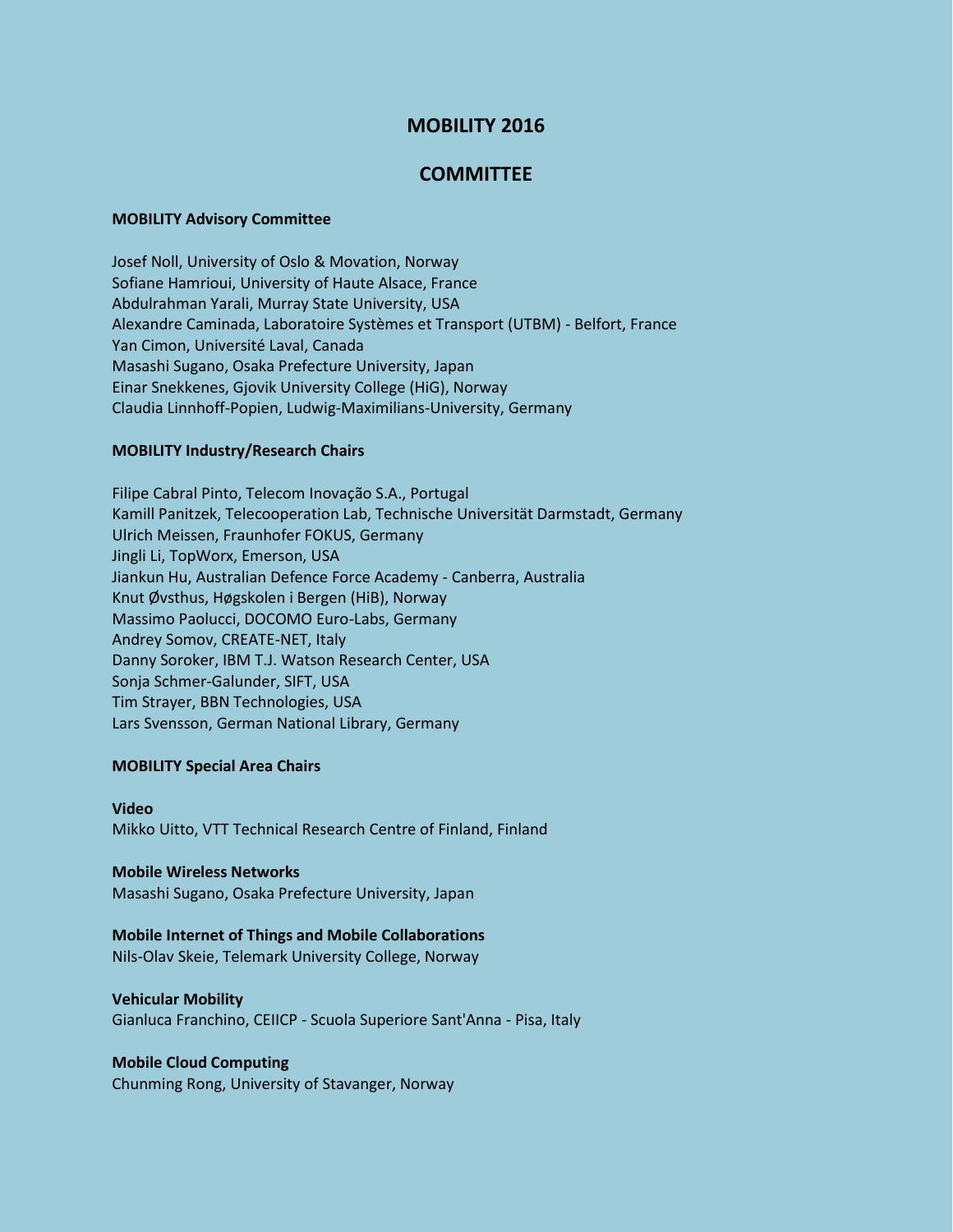#### **MOBILITY 2016 Publicity Chairs**

Waqas Aman, Gjøvik University College, Norway Swagato Barman Roy, School of Computer Engineering, Singapore Esua Kinyuy Jaff, University of Bradford, United Kingdom Hiroyuki Hatano, Utsunomiya University, Japan

#### **MOBILITY 2016 Technical Program Committee**

Jemal Abawajy, Deakin University - Geelong, Australia Ioannis Anagnostopoulos, University of Central Greece, Greece Mostafa Bassiouni, University of Central Florida - Orlando, USA Alessandro Bazzi, IEIIT-CNR, Italy Yuanguo Bi, Northeastern University, China Evangelos Bekiaris, CERTH/HIT, Greece Rajendra V Boppana, University of Texas - San Antonio, USA Paolo Bouquet, University of Trento, Italy Sokratis Barmpounakis, University of Athens, Greece Carlos Carrascosa Casamayor, Universidad Politécnica de Valencia, Spain Ciro Cattuto, Data Science Lab - ISI Foundation, Italy Ioannis Christou, Athens Information Technology, Greece Yan Cimon, Université Laval, Canada Klaus David, University of Kassel, Germany Amnon Dekel, Hebrew University of Jerusalem. Israel Emanuele Della Valle, Politecnico di Milano, Italy Raimund Ege, Northern Illinois University, USA Gianluigi Ferrari, University of Parma, Italy Lars Fischer, Germany Gianluca Franchino, TeCIP - Scuola Superiore Sant'Anna - Pisa, Italy Xiaoying Gan, Shanghai Jiao Tong University, China Thierry Gayraud, Université de Toulouse, France Chris Gniady, University of Arizona, USA Javier Manuel Gozalvez Sempere, Miguel Hernandez University of Elche, Spain Tor-Morten Grønli, Westerdals - Oslo School of Arts, Communication and Technology, Norway Mesut Günes, University of Muenster, Germany Richard Gunstone, Bournemouth University, UK Sofiane Hamrioui, University of Haute Alsace, France Takahiro Hara, Osaka University, Japan Jiankun Hu, Australian Defence Force Academy - Canberra, Australia Peizhao Hu, NICTA, Australia Muhammad Ali Imran, University of Surrey, UK Artur Janicki, Institute of Telecommunications - Warsaw University of Technology, Poland Jin-Hwan Jeong, SK Telecom, South Korea Christian Jung, Fraunhofer Institute for Experimental Software Engineering IESE, Germany Vana Kalogeraki, Athens University of Economics and Business, Greece Georgios Kambourakis, University of the Aegean, Greece Rajasekar Karthik, Geographic Information Science and Technology Group/Oak Ridge National Laboratory, USA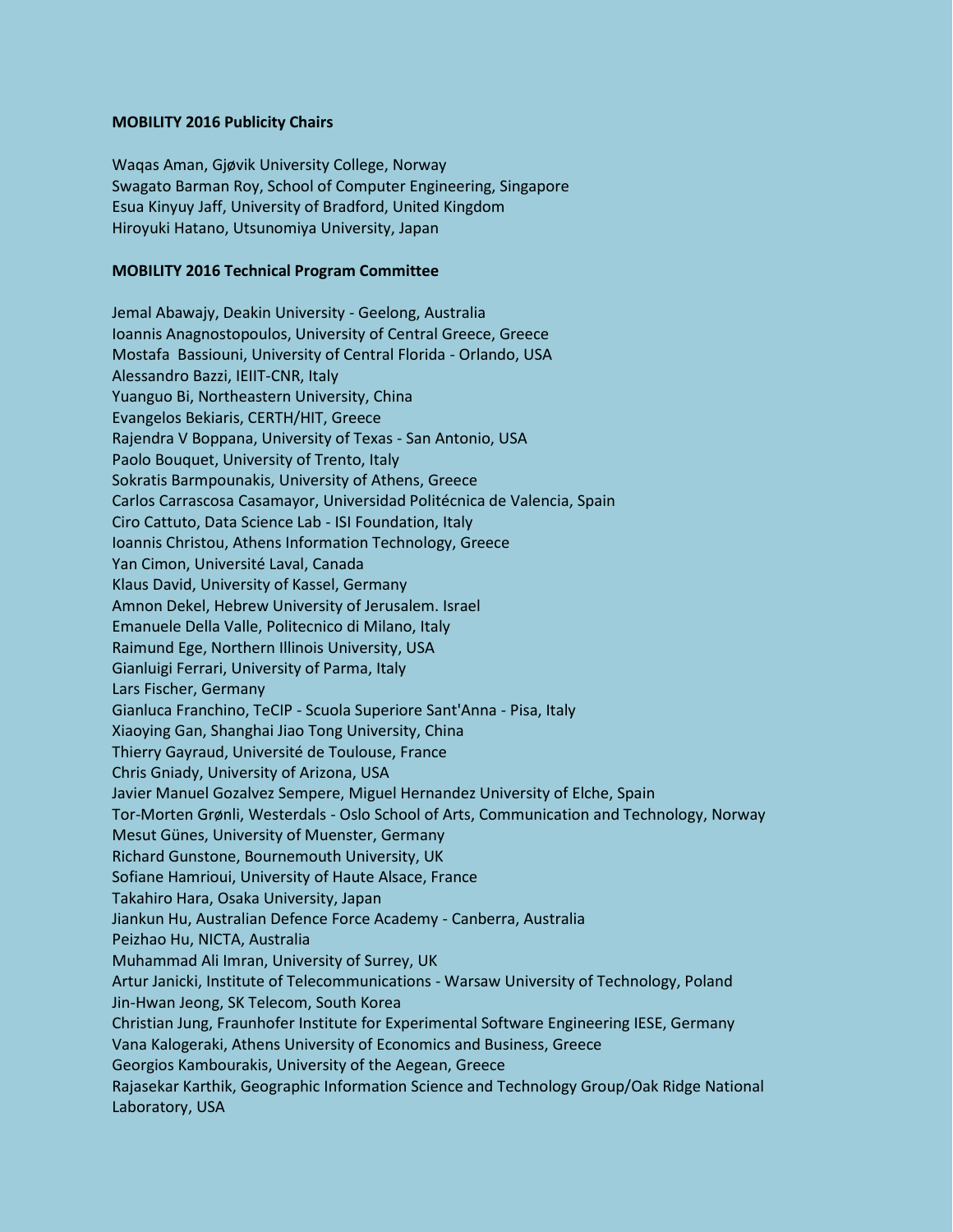Vasileios Karyotis, National Technical University of Athens (NTUA), Greece Kostas Katsalis, University of Thessaly, Greece Kinda Khawam, University of Versailles / PRISM, France Moritz Kessel, Ludwig-Maximilians-Universität München, Germany Patrick Koeberl, Intel GmbH, Germany Sefki Kolozali, University of Surrey Guildford, UK Nikos Komninos, Athens Information Technology - Peania, Greece Ioannis Krikidis, University of Cyprus, Greece Abderrahmane Lakas, United Arab Emirates University, United Arab Emirates Roxanne Leitão, CENTRIC - Sheffield Hallam University, UK Grace A. Lewis, Carnegie Mellon Software Engineering Institute, USA Qinxue Li, Guangdong University of Petrochemical Technology, China Jingli Li, TopWorx, Emerson, USA Yuanjia Ma, Guangdong University of Petrochemical Technology, China Stephane Maag, Telecom SudParis, France Dario Maggiorini, University of Milano, Italy Charif Mahmoudi, LACL - Paris 12 University, France Philipp Marcus, Institute for Informatics - Ludwig Maximilian University of Munich, Germany Kirk Martinez, University of Southampton, UK Barbara M. Masini, CNR - IEIIT, University of Bologna, Italy Constandinos Mavromoustakis, University of Nicosia, Cyprus Stefan Michaelis, TU Dortmund University, Germany Masayuki Murata, Osaka University, Japan Simin Nadjm-Tehrani, Linköping University, Sweden Adwait Nadkarni, North Carolina State University, USA Priyadarsi Nanda, University of Technology Sydney, Australia Daniela Nicklas, Otto-Friedrich-Universitaet Bamberg, Germany Fatemeh Nikayin, Delft University of Technology, The Netherlands Ryo Nishide, Ritsumeikan University, Japan Antonino Orsino, University "Mediterranea" of Reggio Calabria, Italy Shumao Ou, Oxford Brookes University, UK Knut Øvsthus, Høgskolen i Bergen (HiB), Norway Massimo Paolucci, DOCOMO Euro-Labs, Germany Evangelos Papapetrou, University of Ioannina, Greece Symeon Papavassiliou, National Technical University of Athens, Greece Hyoshin Park, University of Maryland College Park, USA Marco Picone, University of Parma, Italy Laurence Pilard, Université de Versailles, France Przemyslaw Pochec, University of New Brunswick, Canada Miodrag Potkonjak, UCLA, USA Daniele Puccinelli, University of Applied Sciences of Southern Switzerland (SUPSI), Switzerland Joel Rodriques, University of Beira Interior - Covilhã / Instituto de Telecomunicações, Portugal Andrzej Romanowski, Lodz University of Technology, Poland Anna Lina Ruscelli, TeCIP Institute - Scuola Superiore Sant'Anna, Italy Djamel Sadok, Federal University of Pernambuco, Brazil Abdolhossein Sarrafzadeh, Unitec Institute of Technology, New Zealand Stefan Schmid, TU-Berlin, Germany Florence Sedes, IRIT - Université Toulouse 3, France